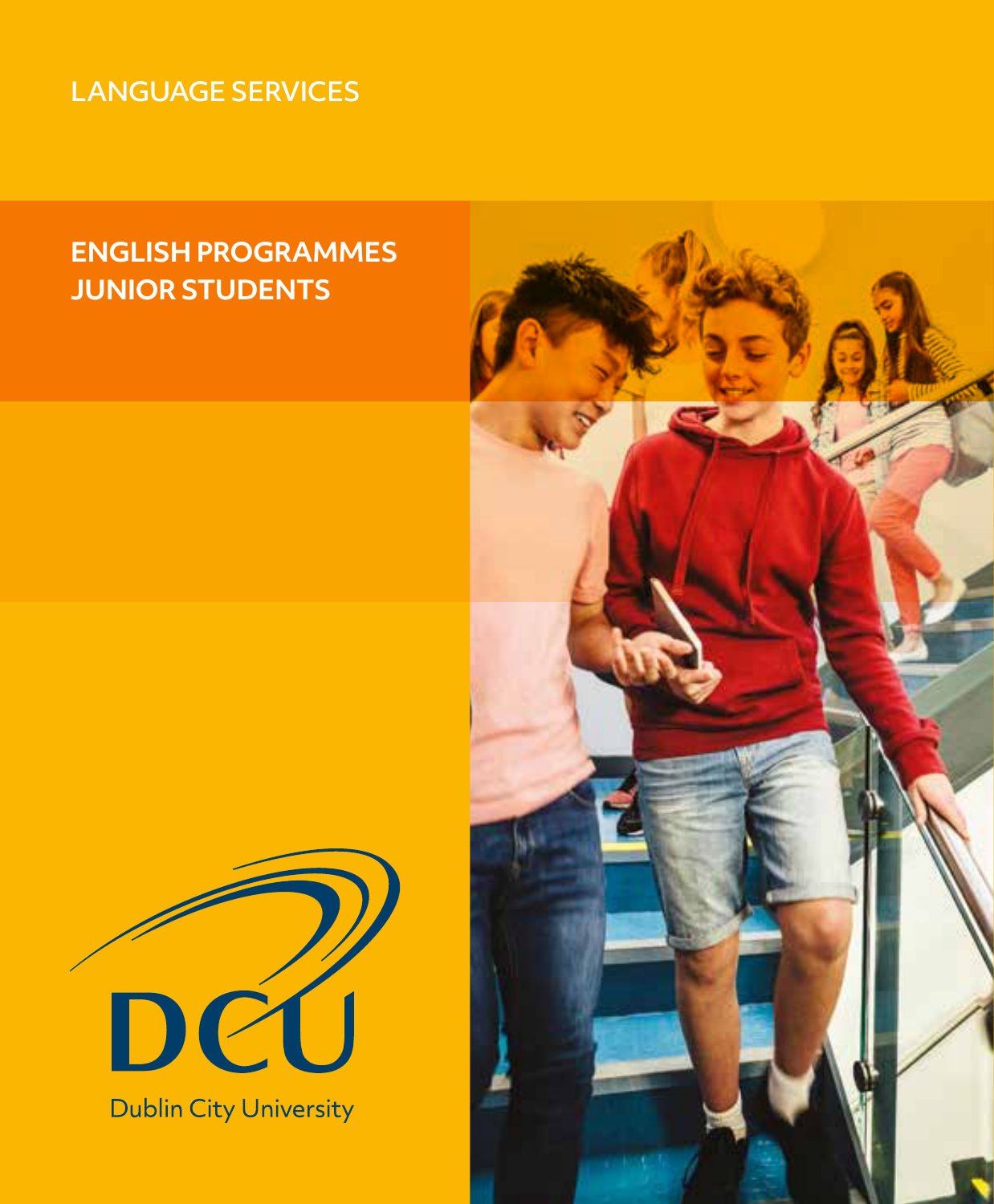

DCU Glasnevin Campus

**Being one of the premier English language learner destinations internationally, Dublin is not only the cultural centre of Ireland, but also a vibrant capital city with a young and friendly population.**

# **Why choose Dublin City University?**

Dublin City University, which was established in 1989 and has over 17,000 full-time students, is one of Ireland's leading universities.

Located in a residential neighbourhood, our university provides a safe and student-friendly base, setting the foundation for an excellent overseas experience. Operating as a multi-site educational institution, DCU provides students with the opportunity to benefit from a vibrant university environment – we have excellent facilities including restaurants, a sports centre, library, theatre, tennis courts and a soccer centre.

Our Language School welcomes students from over 30 countries worldwide to study English each year and has gained a reputation for excellence in English language teaching. Our aim is to provide the best language training possible and we constantly seek to enhance the learning experience of our students.

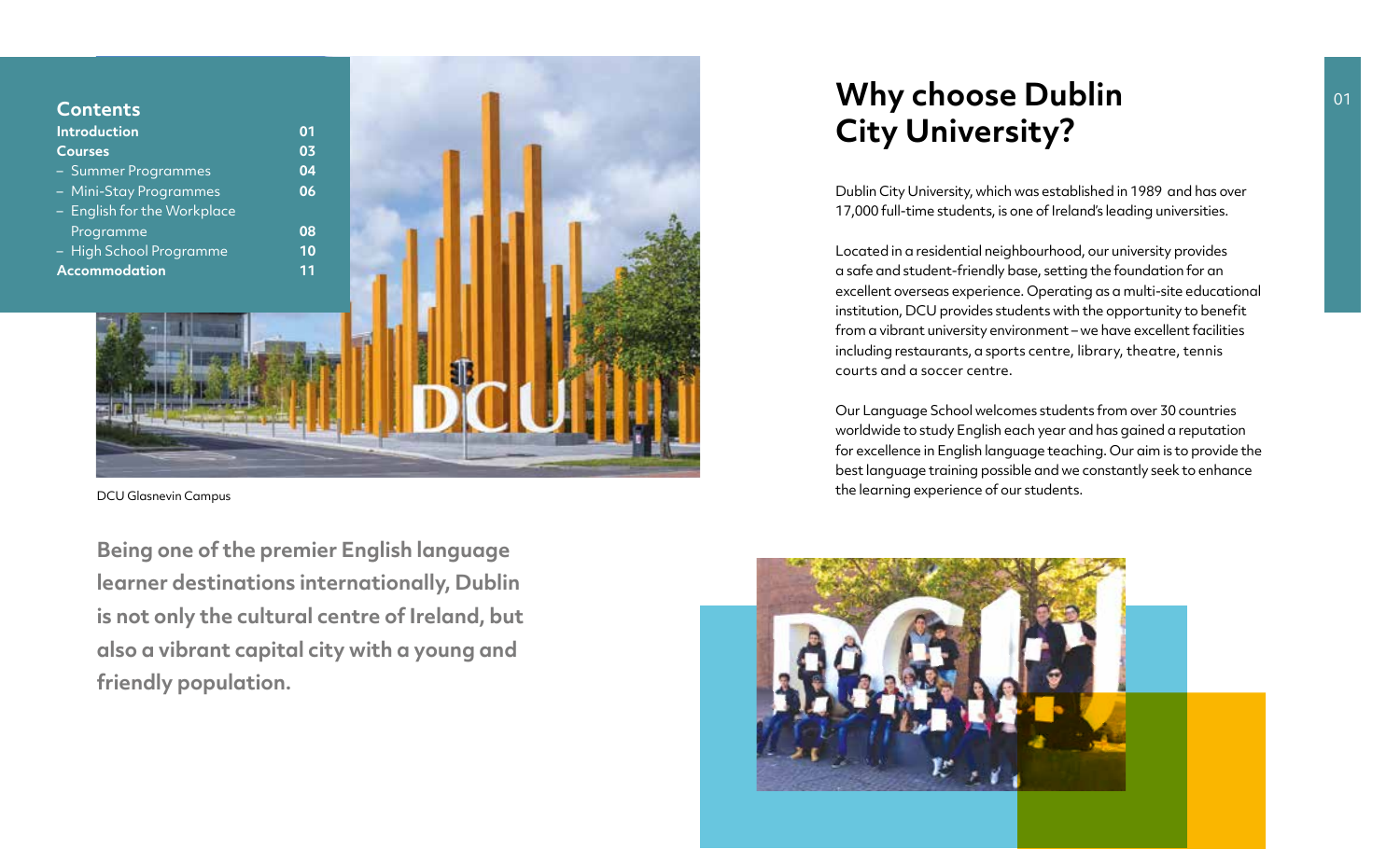#### **WHY CHOOSE DUBLIN CITY UNIVERSITY?**

**Our staff are here to assist you before, during and after your programme has been completed. No matter how big or small an issue is, we are always available to help. Talk to us!**



DCU St. Patrick's Campus, Dublin - Ireland.

#### **An experience for life**

The student's experience is of prime importance to us. Our Summer School combines expert English language programmes with a full programme of social activities, cultural visits and sports, all of which are designed to facilitate complete immersion for our students.

#### **Programme outline**

English programmes at Dublin City University draw heavily from the

communicative-based language tuition model, which focuses on the four main facets of the English language: Reading, Writing, Listening and Speaking. Our summer courses are recommended for younger students aged between 13 and 17 years old.

We can tailor our programme to suit the needs of your group (with regard to dietary requirements, the schedule and so on).



- English for the Workplace Programme
- High School Programme



''The whole experience was incredible: the teachers, new friends and my host family. I have really enjoyed it!'' Mario, student from Rome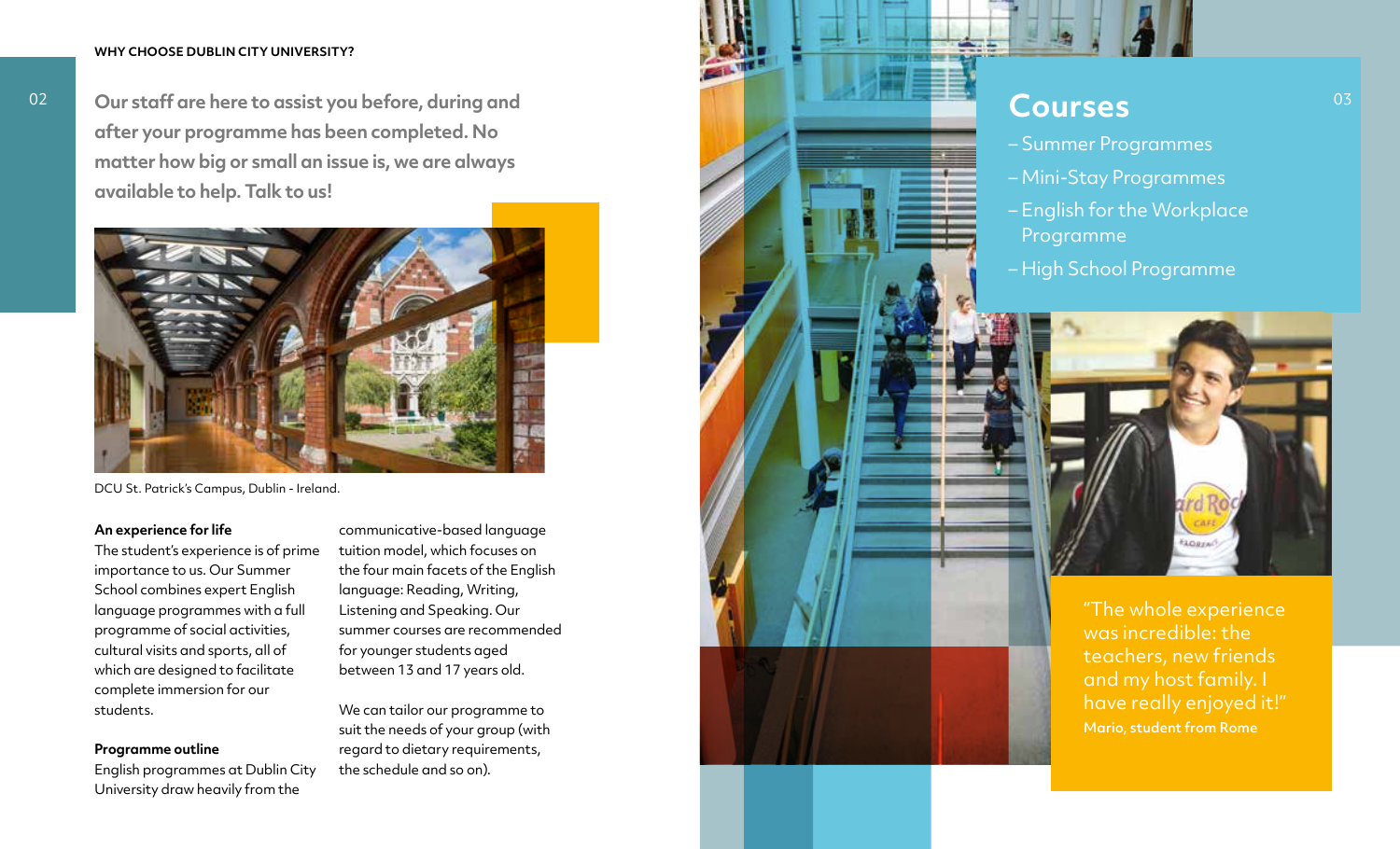# **Summer Programmes**

**Dublin City University enjoys a long-established reputation as Ireland's leading provider of summer language programmes for junior students.**



#### Sample Timetable

| <b>Sunday</b><br>Day 1                                 | <b>Monday</b><br>Day 2                          | <b>Tuesday</b><br>Day 3                          | Wednesday<br>Day 4  | <b>Thursday</b><br>Day 5    | Friday<br>Day 6         | Saturday<br>Day 7 |  |  |
|--------------------------------------------------------|-------------------------------------------------|--------------------------------------------------|---------------------|-----------------------------|-------------------------|-------------------|--|--|
| Free<br>Day                                            | Mon - Sat: 0800hrs Breakfast                    |                                                  |                     |                             |                         |                   |  |  |
|                                                        |                                                 | Day Trip to<br>Glendalough<br>by coach<br>Packed |                     |                             |                         |                   |  |  |
|                                                        |                                                 |                                                  |                     |                             |                         |                   |  |  |
|                                                        |                                                 |                                                  |                     |                             |                         |                   |  |  |
|                                                        | <b>Visit</b><br><b>Dublin</b><br>City<br>Centre | <b>Botanic</b><br>Gardens                        | National<br>Gallery | Sports<br><b>Activities</b> | St. Stephen's<br>Green  | lunch<br>provided |  |  |
| Sun - Sat: 1830hrs Dinner                              |                                                 |                                                  |                     |                             |                         |                   |  |  |
| Sun - Sat: 1930 - 2100hrs<br><b>Evening Activities</b> |                                                 |                                                  |                     |                             |                         |                   |  |  |
| Free                                                   | Sports                                          | Free                                             | <b>Bingo Night</b>  | Free                        | Treasure<br><b>Hunt</b> | Free              |  |  |

## General English

Parents and organisers can be assured of an excellent student experience, set in the safe environs of our state-of-the-art, 85-acre university campus.

#### **Summer programme includes:**

- General English lessons for students (20 lessons per week – international classes).
- Host Family Accommodation or Residence Accommodation – single bedroom for students.
- Full-Board Meals.
- Social Activities in the afternoons and evenings.
- Excursions at weekends.
- Airport Transfers.
- LEAP Transport Cards.
- Dedicated Programme Manager for your group.
- 24/7 Emergency Contact Number.
- DCU Learning Journal for each student.
- The possibility of midweek arrival and departure.
- Free places for leaders.
- All Host Families are police-checked.
- Host Families can accommodate students with special dietary needs.
- DCU Certificates for participants.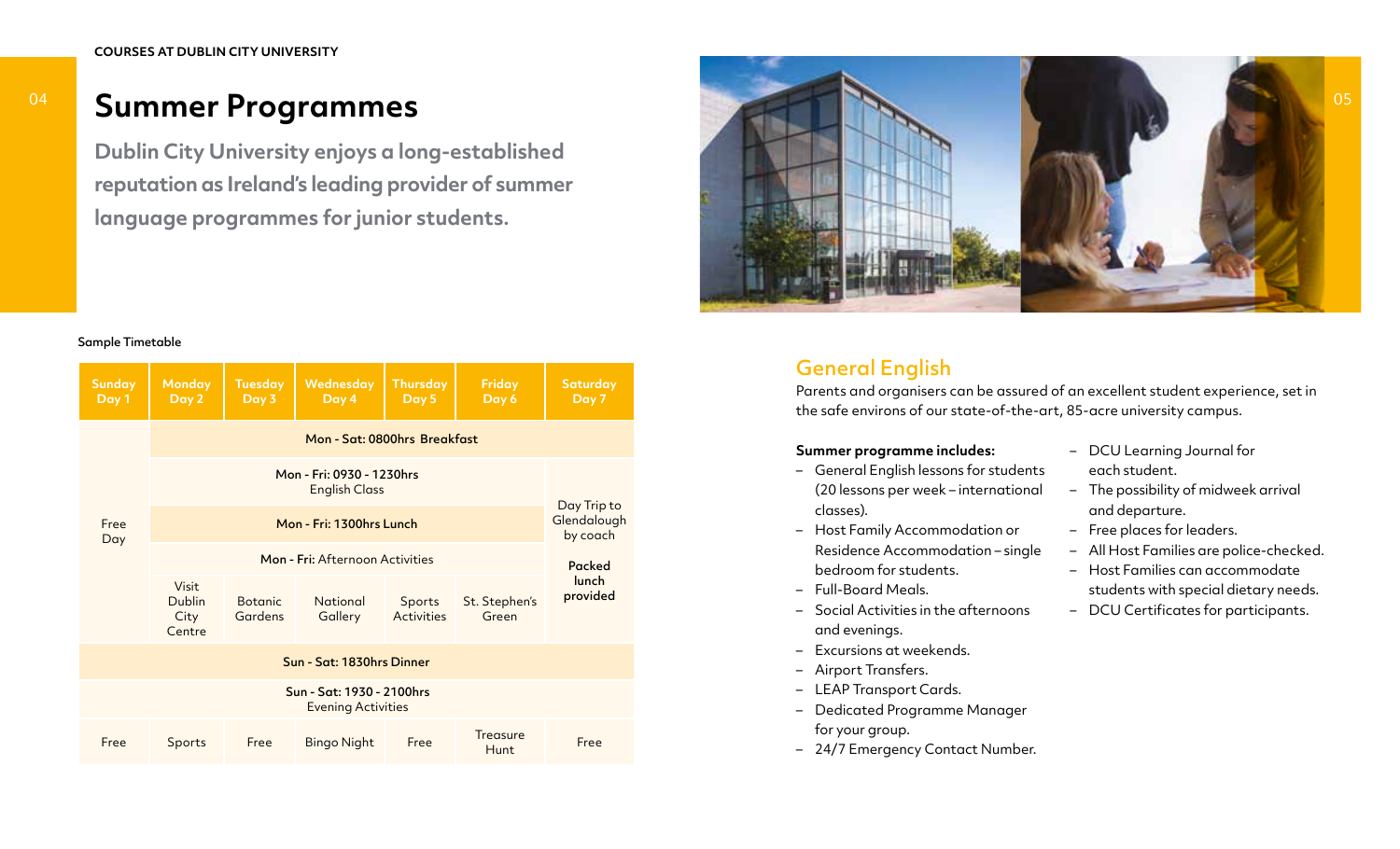# **Mini-Stay Programmes**

**By choosing DCU for your Mini-Stay Programme, you are choosing Ireland's leading university language school and ensuring an enriching academic, social and cultural experience.**

#### Sample Timetable

| <b>Sunday</b><br>Day 1                                    | <b>Monday</b><br>Day 2                         | <b>Tuesday</b><br>Day 3           | <b>Wednesday</b><br>Day 4                                    | <b>Thursday</b><br>Day 5                            | Friday<br>Day 6                                     | <b>Saturday</b><br>Day 7      |
|-----------------------------------------------------------|------------------------------------------------|-----------------------------------|--------------------------------------------------------------|-----------------------------------------------------|-----------------------------------------------------|-------------------------------|
| Arrival to<br>Ireland<br>Coach<br>transfer:<br>Airport to | Mon - Sat: 0745hrs Breakfast at Host Family    | Last meal<br>breakfast            |                                                              |                                                     |                                                     |                               |
|                                                           | General<br>English<br>Class                    | General<br>English<br>Class       | General<br>English<br>Class                                  | General<br>English<br>Class                         | 0930hrs to<br>1730hrs                               |                               |
| <b>DCU</b><br>Host<br><b>Families</b><br>collect          |                                                | Mon - Thurs: 1300hrs Lunch        | Excursion<br>to Kilkenny<br>City by<br>private<br>coach with | Departure<br>Private<br>Coach<br>transfer<br>from   |                                                     |                               |
|                                                           |                                                | Mon - Thurs: Afternoon Activities |                                                              |                                                     |                                                     |                               |
| students<br>from DCU<br>(First meal<br>is dinner)         | Walking<br>tour of<br>Dublin<br>City<br>Centre | Visit<br>Guinness<br>Storehouse   | <b>Visit Trinity</b><br>College and<br>Book of<br>Kells      | Visit<br><b>Temple Bar</b><br>and Hard<br>Rock Cafe | DCU Guide<br>Packed<br>lunch<br>from Host<br>Family | DCU <sub>to</sub><br>Airport. |
| Sun - Fri: 1900hrs Dinner at Host Family                  |                                                |                                   |                                                              |                                                     |                                                     |                               |
| Sun - Fri: Evening Activities                             |                                                |                                   |                                                              |                                                     |                                                     |                               |
| Irish<br>Dancing<br>Lesson                                | Sports                                         | Cinema                            | Free Night                                                   | Dublin by<br>Night Tour                             | Free Night                                          |                               |



Our institution is Ireland's foremost provider of Mini-Stay Programmes for Junior and High School Students, offering a complete package solution for students and group leaders.

### **Mini-Stay programme includes:**

- General English lessons for students (with the possibility of international lessons in spring and autumn periods).
- Host Family Accommodation (2 or 3 students sharing a bedroom) or Residence Accommodation.
- Full-Board Meals (including Packed Lunch from Host Family or Hot Lunch from DCU Restaurant).
- Social Activities in the afternoons and evenings.
- Excursions at weekends.
- Airport Transfers.
- LEAP Transport Cards.
- Dedicated Programme Manager for DCU Certificates for participants. your group.
- 24/7 Emergency Contact Number.
- DCU Learning Journal for each student.
- The possibility of midweek arrival and departure, late-night arrival and early morning departure.
- Free places for leaders choose from leader accommodation with a Host Family, in the DCU Residence or at a Local Hotel.
- Leaders are also welcome to join our university adult English classes and to make use of the DCU sports centre and DCU Library.
- All Host Families are police-checked.
- Host Families can accommodate students with special dietary needs.
-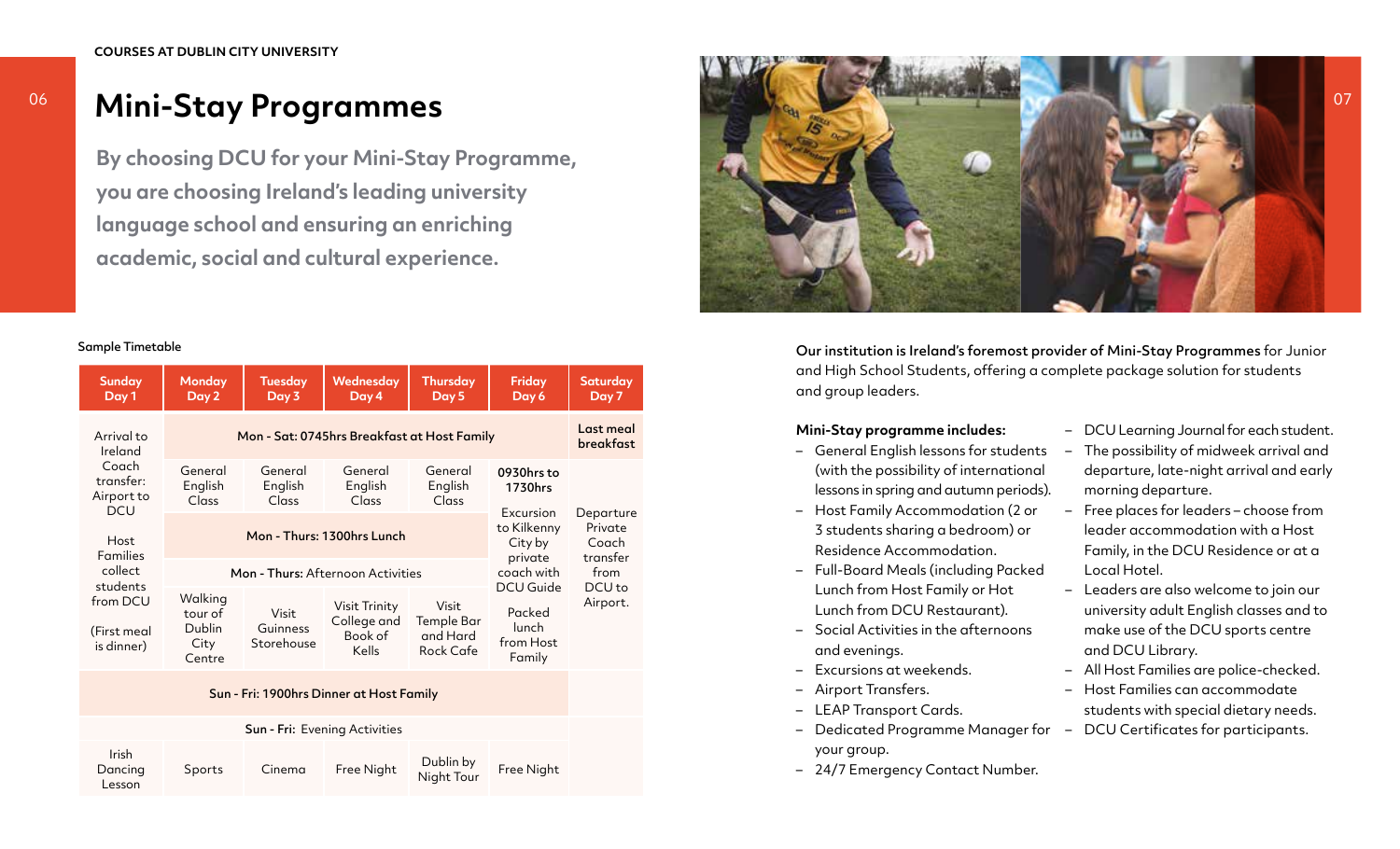#### **COURSES AT DUBLIN CITY UNIVERSITY**

# **English for the Workplace Programme**

**The programme offers students a unique experience – Business and Employability English classes, Company Visits, Workshops and Seminars (to develop workplace skills), as well as an opportunity to experience student life at DCU – a university ranked in the top 4% of universities worldwide.**

#### Sample Timetable - ASL (Alternanza Scuola Lavoro)

| <b>Sunday</b><br>Day 1                                                                  | Monday<br>Day 2                                                       | <b>Tuesday</b><br>Day 3                                                | Wednesday<br>Day 4                                              | Thursday<br>Day 5                            | Friday<br>Day 6                                | Saturday<br>Day 7                                                 | <b>Sunday</b><br>Day 8                    |
|-----------------------------------------------------------------------------------------|-----------------------------------------------------------------------|------------------------------------------------------------------------|-----------------------------------------------------------------|----------------------------------------------|------------------------------------------------|-------------------------------------------------------------------|-------------------------------------------|
| Arrival to<br>Ireland<br>Coach<br>transfer:<br>Airport to<br>DCU                        | Mon - Sun: 0730 to 0815hrs<br>Breakfast at Host Family                |                                                                        |                                                                 |                                              |                                                |                                                                   |                                           |
|                                                                                         |                                                                       | Mon - Fri: 0930 to 1230hrs<br>Business & Employability - English Class | 0930hrs to<br>1730hrs<br>Excursion<br>to<br>Kilkenny<br>City by | Depart<br>Host<br><b>Families</b><br>for DCU |                                                |                                                                   |                                           |
| Tour DCU<br>& area                                                                      |                                                                       | Mon - Fri: 1230 to 1330hrs<br>Hot lunch from DCU restaurant            |                                                                 |                                              |                                                |                                                                   |                                           |
| Host<br><b>Families</b><br>collect<br>students<br>from DCU<br>(First meal<br>is dinner) | Mon - Fri: 1330 to 1730 hrs                                           |                                                                        |                                                                 |                                              |                                                | private                                                           | Coach                                     |
|                                                                                         | Walking<br>tour of<br>Financial<br><b>Services</b><br><b>District</b> | Customer<br>service<br>skills<br>workshop                              | <b>Business</b><br>etiquette,<br>negotiating<br>and selling     | CV and<br>interview<br>skills<br>workshop    | Company<br>Visit<br>Travel-<br>Lodge<br>Hotels | coach with<br>DCU Guide<br>Packed<br>lunch<br>from Host<br>Family | transfer<br>DCU <sub>to</sub><br>Airport. |

Sun - Sat 1900hrs: Dinner at Host Family



Preparing students for the world of work. For a number of years the university has been offering English for the Workplace Programme and can provide an excellent workplace preparation experience (to develop workplace skills) for your students, in one of Ireland's leading universities.

#### **The programme includes:**

- Business & Employability English lessons.
- Afternoon Workshops and Seminars at the workplace.
- Company Visits.
- Business project for students.
- Certification: each student will receive a Dublin City University certificate (detailing hours completed).
- Host Family Accommodation (2 or 3 students sharing a bedroom) or Residence Accommodation.
- Full-Board Meals (including Host Packed Lunch or Hot Lunch from DCU Restaurant).
- Social Activities or additional ASL Workshops in the evenings.
- Excursions at weekends.
- Airport Transfers.
- LEAP Transport Cards.
- Dedicated Programme Manager for your group.
- 24/7 Emergency Contact Number.
- DCU Learning Journal.
- Possible midweek arrival and departure, late-night arrival and early morning departure.
- Free places for leaders choose from leader accommodation with a Host Family, in the DCU Residence or at a Local Hotel.
- Leaders can join our University adult English classes and make use of the DCU sports centre and DCU Library.
- All Host Families are police-checked.
- Host Families can accommodate special dietary needs.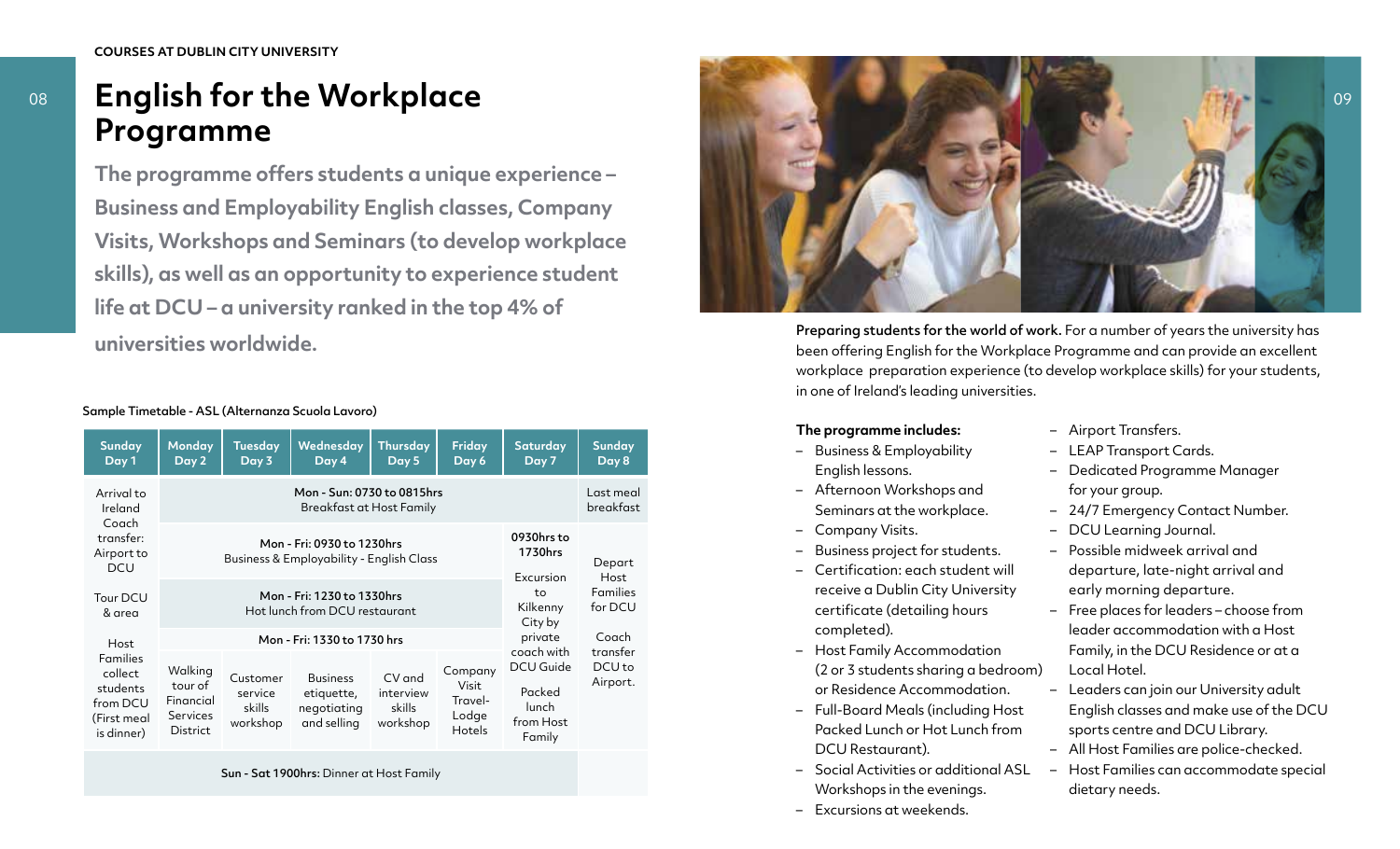**The high school placement team offers families and students individualised guidance through the high school application process and has a successful record of helping students gain admission to schools that meet their needs.**



DCU Language Services is Ireland's foremost provider of English Programmes for High School Students, offering applicants a complete package solution to take an academic year at a number of public secondary schools in Dublin.

### **High school programme includes:**

- The highest level of monitoring and assessment of any high school placement.
- Carefully selected partners, chosen for their academic excellence.
- Host Family accommodation (2 or 3 students sharing a bedroom) or Residence accommodation.
- Airport Transfers.
- 24/7 Emergency Contact Number.

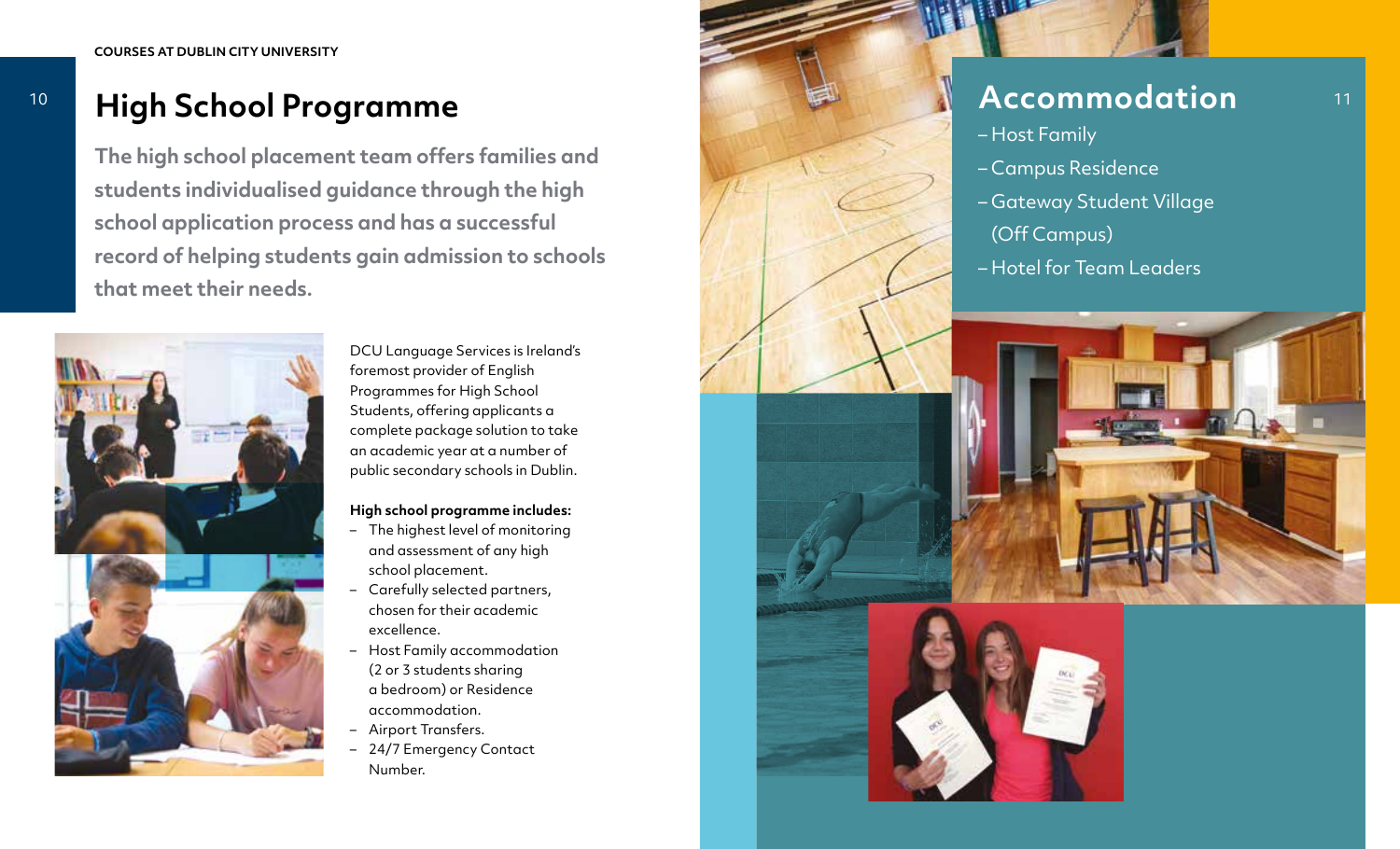# **Accommodation**

### 1. Host family

Your student will live as a member of an Irish family for the duration of their stay. This accommodation option allows the students to practise their English language skills outside of the classroom and immerse themselves in Irish culture.

All of our host families are inspected, meet DCULS criteria and have been Garda (Police) vetted.

#### **Features:**

- Breakfast and dinner (Monday to Friday).
- At weekends the Host Family provides all meals.
- We can arrange a Host Family who will satisfy any dietary needs or other special requirements.
- A study desk will be provided in the student's bedroom or at some other location within the home.
- Towels and bed linen provided.

### 2. Campus Residence

Dublin City University offers modern, self-catering student apartments located at the heart of the campus. Campus Residence Accommodation is offered during the summer and rooms are subject to availability.

#### **Features:**

- Live in a shared apartment with other students.
- Wi-Fi is available throughout the campus at no extra charge.
- Single en-suite bedroom with study desk.
- Towels and bed linen provided.
- Shared kitchen facilities you can cook in the apartment.
- Key-card access to student bedrooms.
- 24-hour security.
- Launderette.
- Restaurants & Cafes.



#### **\*ACCOMPANIMENT SERVICES**

DCU Language services can arrange a daily 'Drop and Collect' and organisers that students' transit to and from DCU is seamless.

# 3. Gateway Student Village (off campus)

Gateway Student Village is an off-campus student residence located 1.2km (12 minutes walking distance) from Dublin City University. The residence is modern, safe and well maintained.

#### **Features:**

- Each bedroom is furnished to a high standard and is equipped with Wi-Fi.
- Single bedroom with study desk.
- Travel time to Dublin City Centre is 20-25 minutes.
- Only accessible with an electronic key.
- CCTV system and 24-hour staff support.

### 4. Hotel For Team Leaders

We work in conjunction with local hotels and can offer hotel-stay accommodation for team leaders.

#### **3-Star hotel features:**

- Single bedroom
- Free Wi-Fi
- Close to DCU Glasnevin campus